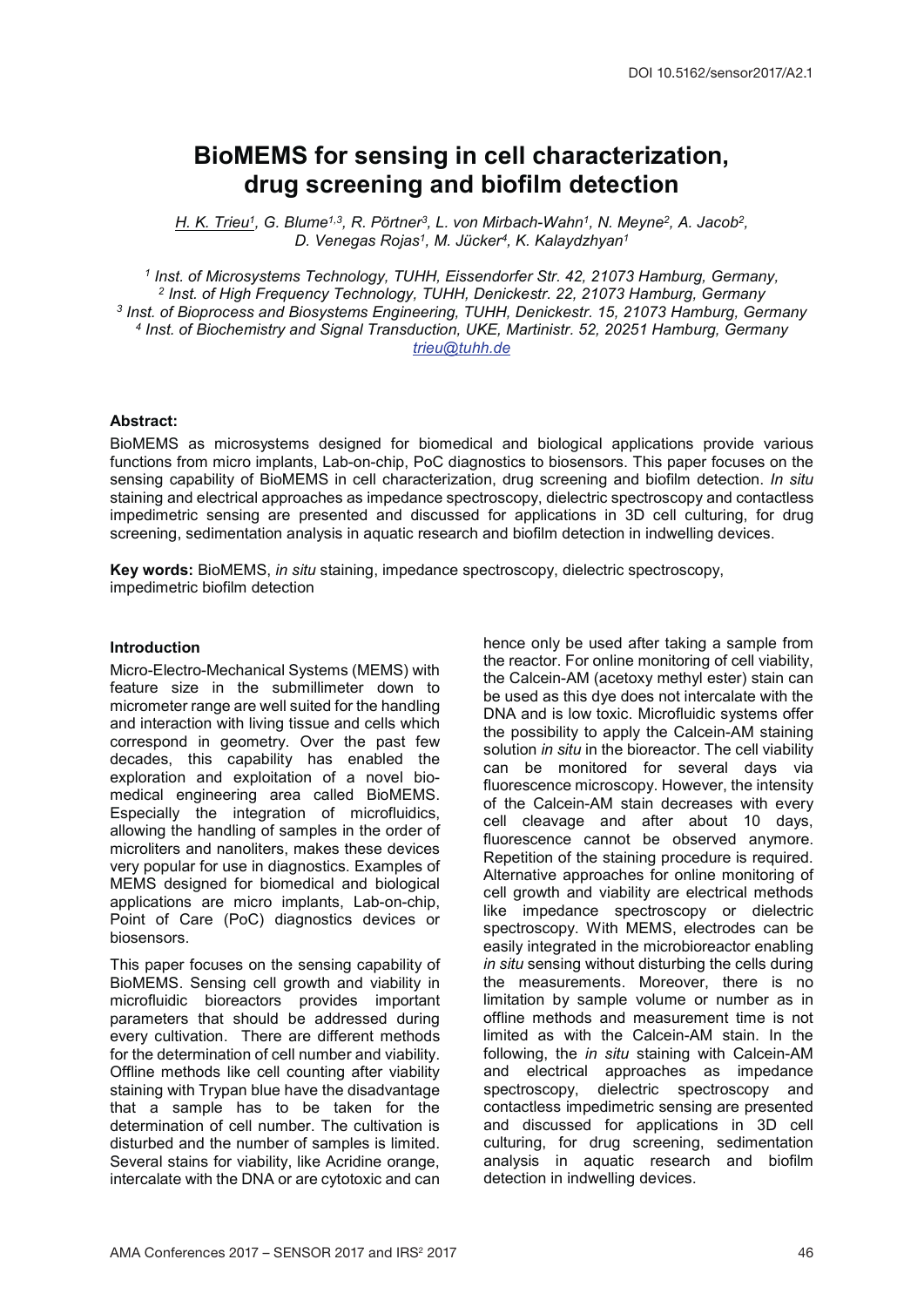### Microfluidic bioreactor for 3D cell culture and drug screening of hepatocellular carcinoma tumoroids

The in situ staining approach with Calcein-AM has been adopted for a bioreactor cultivating tumoroids for drug screening [1]. Hepatocellular carcinoma (HCC) represents the second largest contributor to cancer mortality worldwide. Currently, there is no curative treatment for advanced stage HCC, so development of new therapies is urgently required. However, testing new drugs in standard 2D cell culture does not reflect the effect of this drug on a complex structure of a 3D tumor. Therefore, the objective of this project is to develop a novel microfluidic bioreactor capable of cultivating 3D tumoroids, as in vitro models, for drug screening research. A capture system for the tumoroids has been designed with the microfluidic bioreactor consisting of micropillars which also allows continuous supply with medium and drugs (see Fig. 1). Computational Fluid Dynamics was used to understand the effect of parameters such as flow velocity and shear stress. In order to avoid cell attachment to the bottom surface, HepG2, Hep3B, and Huh-7 cell lines were cultured on polydimethylsiloxane. Biocompatibility was confirmed and HepG2 cells were successfully grown as spherical tumoroids (see. Fig. 2), which remained healthy and viable for more than a week in the microbioreactor. Furthermore, the design enables in situ viability assays and continuous monitoring for days by using Calcein-AM staining followed by fluorescent microscopy.



Fig. 1. Design of the microbioreactor.



Fig. 2. HepG2 Tumoroids inoculation (left), and growing in the microbioreactor after 3 days (right).

The microbioreactor is made of PDMS and glass, so it provides a very good transparency for fluorescence spectroscopy (see Fig. 3). Besides, the quantity of stain necessary in the microbioreactor is in the order of microliters, unlike the standard procedures where several milliliters are necessary, reducing considerably the costs.

For staining the perfusion is stopped and the dye, Calcein AM in this case, is inserted through the outlet. The micropillars allow filling the chamber completely without wash-out of the cells as they keep the tumoroids in place. After 30 min incubation at 37 °C the perfusion is started in order to wash out the excess of the dye. The viability of the cells can now be monitored by fluorescence microscopy for days without disturbing the culture.



Fig. 3. HepG2 Tumoroids in the microbioreactor, captured with visual light (left) and with fluorescence microscopy (right).

## Impedance spectroscopy

Tissue-like 3D cultures are a powerful tool for drug development and substance testing, mimicking the behavior of organs and living organisms. Online monitoring of cell viability and cell growth is essential. Impedance spectroscopy has made considerable progress and is an appropriate sensing technique. Cell viability can be determined by the so-called β-polarization relaxation measured in the range of a few MHz which corresponds to an intact cell membrane. This technique is also of interest in aquatic research where the organic compound in sedimentation is investigated by a sensor network.

The effect of the β-polarization and its relaxation, as well as its suitability for the determination of cell growth and viability, are briefly explained next. Cells have an overall negative charge, hence in an electrolyte, such as cell culture medium, extracellular cations are attracted by electrostatic forces and a double layer around the cell is formed. When an electric field is applied, intracellular cations and anions move towards the cathode and anode respectively, until reaching the cell membrane. An electric field inside the cell is established and the extracellular ions are attracted corresponding to their charge. These layers store charge electrostatically and a counter electric field is formed. When the frequency of the applied electric field increases beyond a certain magnitude, the movement of the ions is no longer able to follow this polarity change. The polarization relaxation occurs. The ions cannot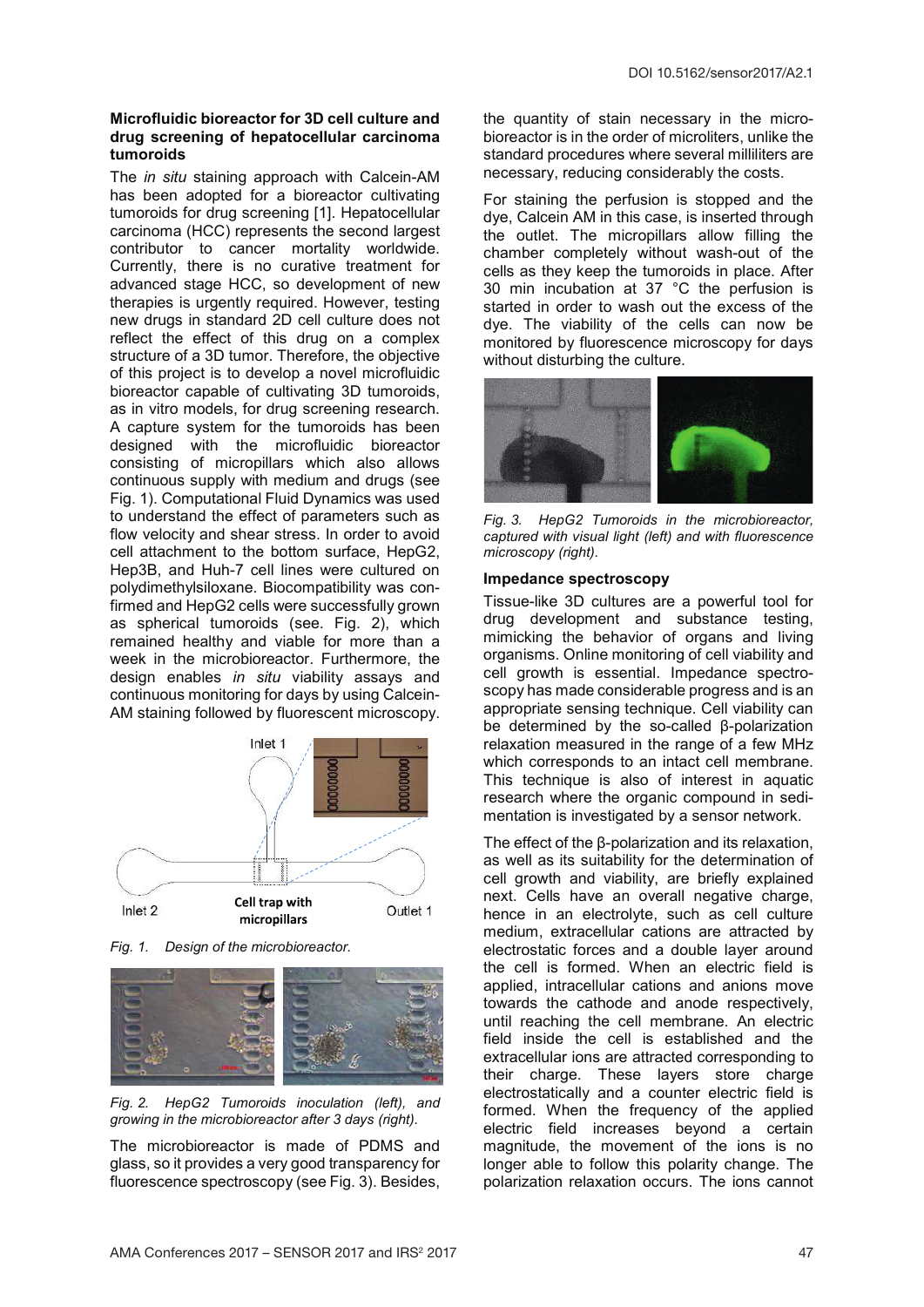form a counter electric field and hence contribute to the conductivity of the electrolyte. This effect is called β-polarization relaxation and due to the fact that only viable cells have an intact membrane where polarization can occur, it can be used for viability measurements of cells.

#### Impedance sensors for online continuous measurement in 3D cell culture

The objective of this project is the development of a scaffold with integrated sensors as a tool for continuous 3D-cell culture with online-monitoring of cell viability and cell growth [2]. A process for the fabrication of the scaffold with non-cytotoxic polymers has been developed in thin film technology. The frame of the scaffold consists of two polymers with different stiffness (polyimide and SU8-100), hence making it foldable. The separation walls that will be inserted into the frame contain electrodes on a polymer matrix in such a way that measurements at distinct positions in the scaffold are possible (see Fig. 4).



Fig. 4. Sketch of the polymer scaffold (blue) with integrated sensors (black) and cells (red).

In order to establish the impedance sensor, a second electrode design for measurements in 2D-cell culture in a 24-well-plate based bioreactor is developed and fabricated (see Fig. 5).



Fig. 5. Two different electrode designs: Integrated electrode for the scaffold (left), interdigitated electrode for a 24-well-plate based bioreactor (right).

In order to characterize the electrodes, measurements of the electrode impedance have been conducted. The gold electrodes are coated with PEDOT (Poly-3,4-ethylendioxythiophen) which lowers the impedance (see Fig. 6).



Fig. 6. Comparison of the electrode impedance prior to and after coating with PEDOT, measured for two electrode pairs indicated as sensor 1 and sensor 4.

Cell growth can be monitored by the increase of the impedance. When cells are dead, their cell membrane disintegrates. Therefore, no β-polarization is possible and in consequence, there is no relaxation. This allows the discrimination between live and dead cells. Taking variations in the electrode impedance into account, a normalized impedance is used. This quantity is defined according to [3] as the ratio of the difference of the impedance measured during cell cultivation and the impedance obtained from the culture medium prior to the addition of cells with respect to the latter as a reference.



Fig. 7. The normalized impedance measured during cell cultivation over 3 days for two electrode pairs indicated as sensor 1 and sensor 4.

The cell growth can be clearly monitored as a function of time (see Fig. 7). After addition of cells in the culture medium, the impedance decreases at lower frequencies up to 2x104 Hz. In literature, this effect is assumed to be linked to an increase in ionic concentration resulting from cell metabolism [3], [4]. 72 hours after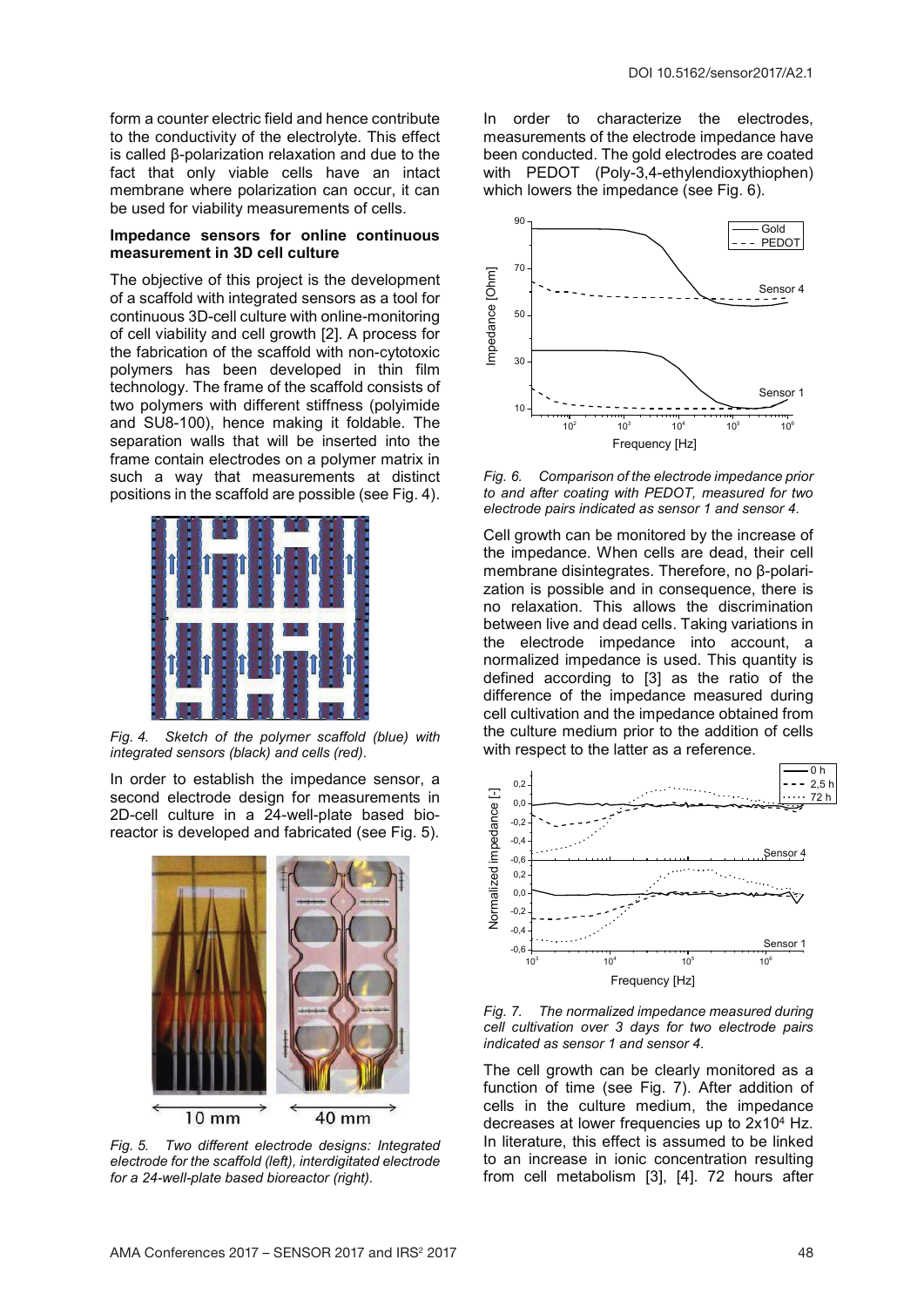starting cultivation, a significant relaxation in the frequency range of  $10^5$  to  $10^6$  Hz becomes obvious. This correlates well to the relaxation of the β-polarization reported in the literature between  $10<sup>5</sup>$  and  $10<sup>7</sup>$  Hz [5].

### Impedance sensors for in situ sedimentation analysis in aquatic research

In aquatic research, reliable in situ information about organic compounds in sedimentation is still not available. A standard method is the measurement of the optical density of the fluid and the calculation of the statistical amount of living cells. This approach has some disadvantages as it does not allow to distinguish between particulate non-organic, living and dead organic compounds. At this point, the relaxation of the β-polarization again provides an appropriate solution. In order to measure the impedance of a fluid in situ, with a device embedded in a sensor network for long-term measurement, a low power electronics was developed with a 4 point electrode arrangement and a single sinusoidal excitation [6]. The system consists of four different blocks, electrodes, excitation signal source, signal amplitude detector and the ADconverter. The sinusoidal signal is generated by a DDS between 1 kHz and 20 MHz. The electrodes are made of ENEPIG (Electroless Nickel Electroless Palladium Immersion Gold) on Printed Circuit Board (PCB). The surface is coated with PEDOT for improved charge transfer characteristics. In a 4-point electrode arrangement the current flows through two electrodes and the voltage drop in the fluid is measured across the other two electrodes. Influence of unpredictable and unstable electrode or electrolyte effects on the measurement can be reduced with this arrangement. The voltage drop is measured by a logarithmic amplifier, which is sensitive to the amplitude of a signal and independent of the frequency. A second logarithmic amplifier measures the current through a known resistor. The amplitude of the sinusoidal signal is logarithmically converted by the logarithmic amplifier into a DC value. Both quantities are analog-digital converted by a differential ADC.

In order to measure the sedimentation of cells. the β-relaxation has to be detected regardless of the amount of other particles. As a proof of principle, one million cells with a diameter of 10 to 12 µm were mixed with 4 ml of nutrient solution and 1 g of sediment, which was autoclaved before. A second reference experiment was conducted without cells. A container with the electrodes at the bottom was filled with the cellsediment mixture and the solely sediment respectively. A measurement was performed every minute. A comparison of the results from both experiments clearly proves the impact of the presence of the cells on the relaxation of the β-polarization (see Fig. 8 and Fig. 9).



Fig. 8. Cell-sediment experiment: Impedance of the sedimentation process of the cell-sediment mixture over time with one measurement every minute.



Fig. 9. Reference experiment: Impedance of the sedimentation process of the solely sediment over time with one measurement every minute.

The β-relaxation is visible at the transition between the low frequency (up to  $10^5$  Hz) and high frequency range  $(10^7 \text{ Hz})$  when the difference of the impedance between the initial and every following measurement of the cellsediment mixture is depicted against the frequency (see Fig. 8). For the reference experiment, without cells no relaxation is observed. The slight increase of the impedance over time reflects the impedance change caused by the particulate non-organic sediment (see. Fig. 9). With the detection of the β-relaxation it is possible to measure the sedimentation rate of living cells and to analyze the total amount of living cells in a certain volume of water in situ.

### Dielectric spectroscopy

Novel dielectric sensors in the microwave frequency range have been proposed recently for non-invasive characterization of biological liquids and cells [7]. The basis for the dielectric spectroscopy of biological tissues is the difference of the dielectric permittivity of biological samples depending on the material composition. A miniaturized transmission-line sensor based on a coplanar waveguide (CPW) is used to characterize the permittivity of nanoliter volumes of biologically relevant liquids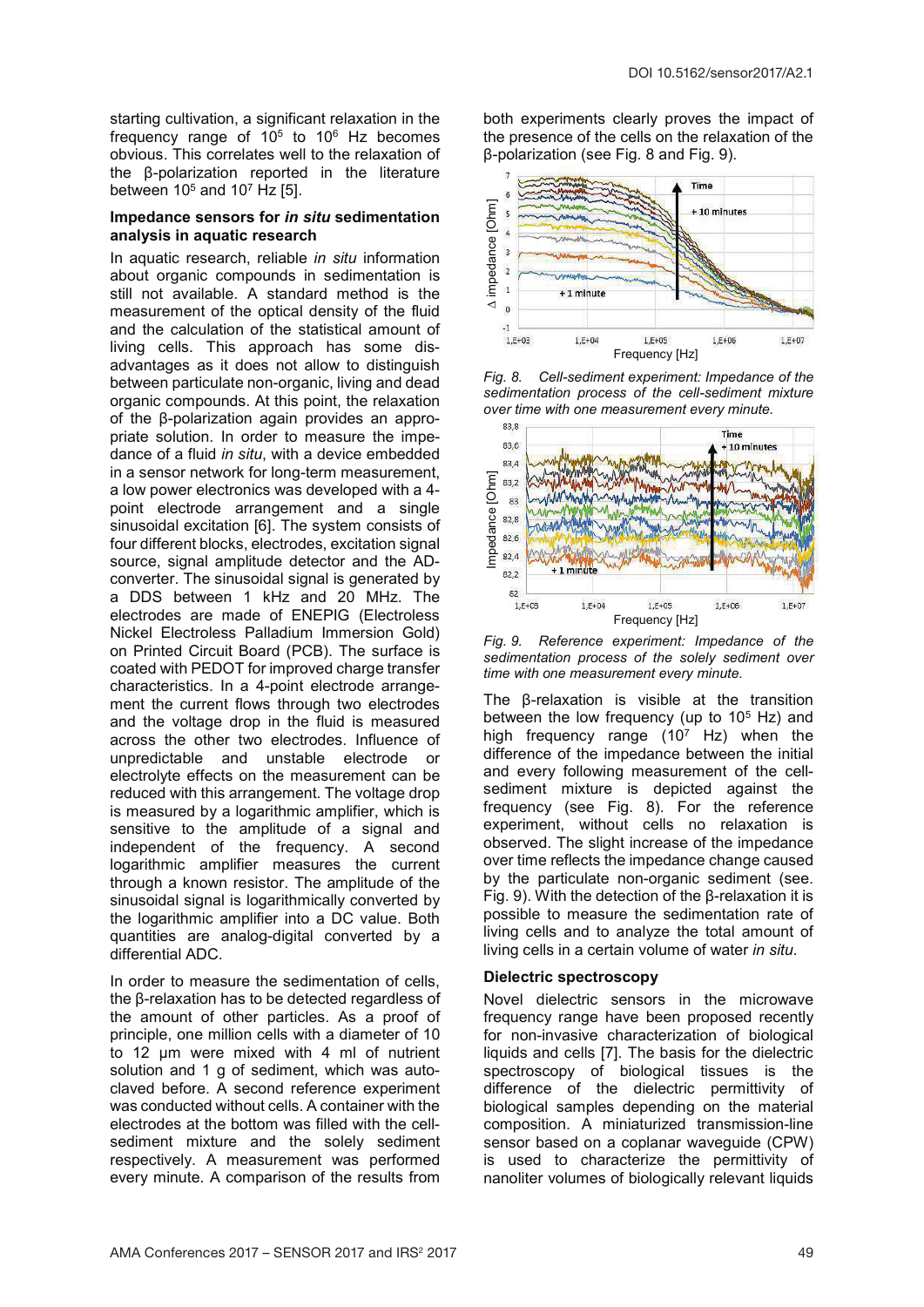and cell suspensions [8]. The sensitivity of broadband CPW sensors is increased by means of a serpentine center conductor. The biological samples are supplied by a microfluidic channel across the sensor (see Fig. 10). The MEMS device is fabricated using a borosilicate glass wafer as a substrate material. The electrodes are patterned by etching a sputter-deposited metal layer (approx. 75 nm titanium and 625 nm gold). The walls of the channel are 200 µm thick and made of SU-8 (MicroChem). An acrylic glass plate is glued to the SU-8 walls to form a closed channel. The inlet and outlet for liquid samples are realized using silicone tubing.



Fig. 10. Setup of the coplanar waveguide sensor with integrated microfluidic channel. [8]

The sensor operates between 850 MHz and 40 GHz detecting the broadband permittivity of liquid samples such as aqueous salt and protein solutions. The different signatures of living and dead Chinese hamster ovary cells in suspension have been investigated. For numerical analysis, the difference of the complex relative permittivity  $\varepsilon_r = \varepsilon_r' - i \varepsilon_r''$  is determined and expressed as contrast  $\Delta \varepsilon_r = \Delta \varepsilon_{r \text{ medium}} - \Delta \varepsilon_{r \text{ suspension}}$ . The experimentally detected contrast between living and dead Chinese hamster ovary cells in suspension is small, but significant, despite the small nanoliter sample volume and low cell concentrations. Detailed data are provided in [8].

The contrast is slightly smaller for the dead cells, which is in agreement with results from literature [9]. The biological explanation for this is that the cell membrane starts to disintegrate after cell death, leading to an increased exchange between the cytoplasm and the culture medium. In the case of cell membrane disintegration, ions and proteins diffuse from the cytosol to the protein-free culture medium, leading to a local change in concentration. Additionally, many proteins are degraded or denatured during cell death and lose their biochemical features along with their secondary to quaternary structure.

All these mechanisms potentially affect the dielectric contrast. Most likely, it represents the superposition of several effects.

In [8] exemplary measurements of solutions of the protein albumin are performed. The spectrum of the detected contrast between different protein concentrations corresponds well with that of the contrast between living and dead cell suspensions. This suggests that part of the dielectric contrast is due to local changes of protein concentration.

#### Contactless impedimetric biofilm detection

Last but not least, this paper addresses the topic of biofilm detection using contactless microfluidic impedimetric measurement. Biofilms encounter at any interface of biofluids and technical solid surfaces. Indwelling catheters are associated with very high risk of colonization by the bacteria originated from patients, healthcare personnel or other sources in the environment. There is a need of online accessible information about the bacteriuria in the catheter allowing the implementation of an effective procedure for the replacement of catheter. In order to sense the development of biofilms without immediate physical contact of the electrode material with the biofluids in-vivo, a contactless impedimetric sensing approach is proposed. Hereby, two coplanar electrodes are used, coated with a thin electrical insulating film. Alternating current (AC) is applied to the electrodes, and the complex impedance response of the setup is measured. When a biofilm attaches to the surface of the electrode coating, the impedance will change due to the fact that the biofilm behaves differently than the biofluid and therefore the impeding current flow between the electrodes is altered.

During the first 2 days, the proliferated bacteria formed a biofilm that could be visually observed as specific contrast surface relief (see Fig. 11). The bacteria were embedded into the biofilm and being active, moving within their wells in the biofilm.



Fig. 11. Biofilm development on the channel surface over 6 days.